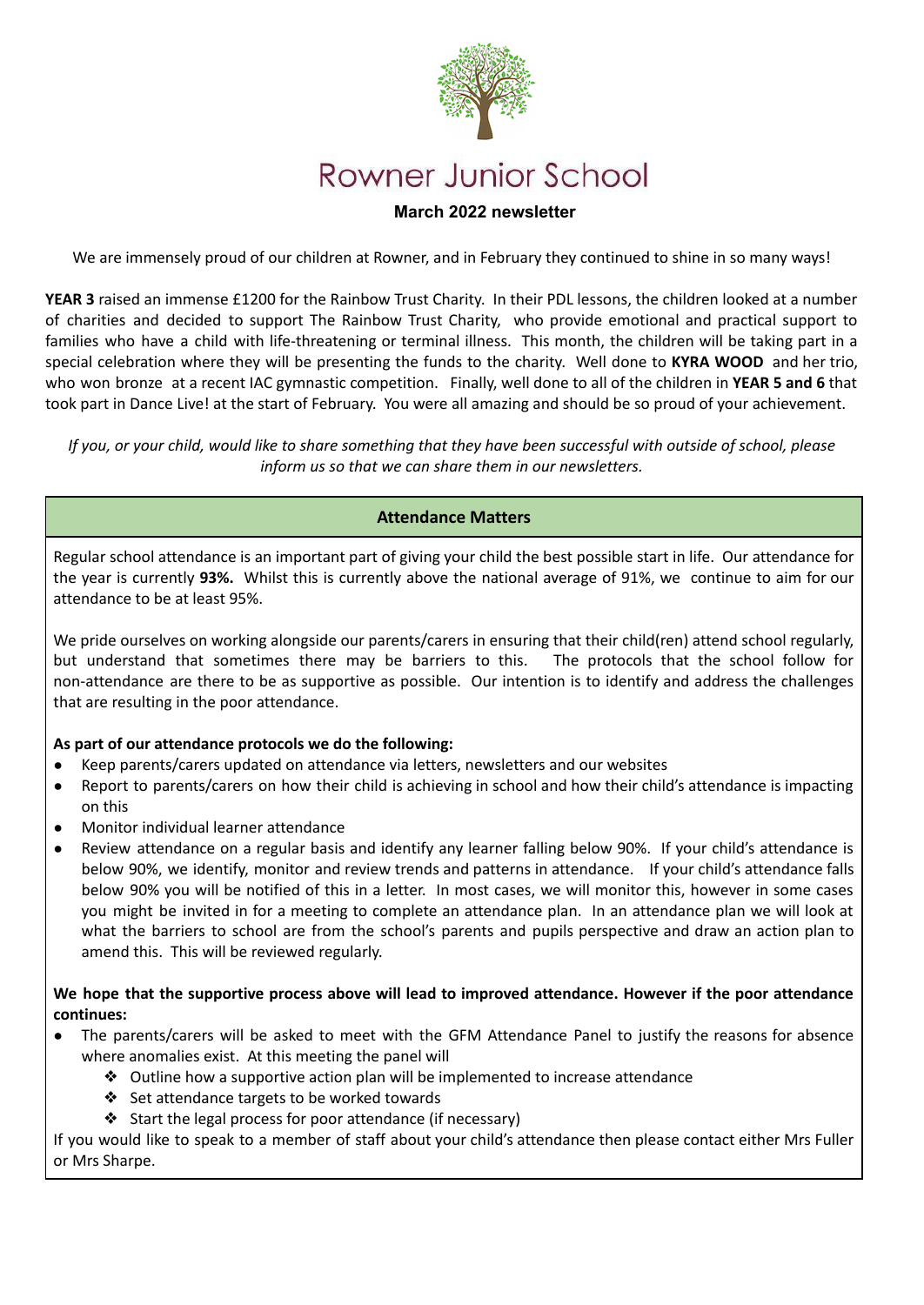# **Your School Needs You!**

Our Parent Teacher Association has been renamed from 'Rowner United Friends and Family ' to **'Friends Of Rowner'.** Over the years, the group has worked tirelessly to help raise funds for the school through our school including discos, Christmas Shop and our raffles. In the past the raised funds have enabled the children to participate in whole school trips to the theatre (to see Mary Poppins), Longleat Safari Park, Moors Valley as well as the circus.

As staff members and parents have moved on, we find ourselves needing your help. When your child joins the school, you automatically become a member of our Parent Teacher Association. Staff members have kindly continued the work of **Friends of Rowner.** However, if we are to continue providing events, we need more parents to support us. You might like to show your support at events such as the Spring Disco or attend Parent Teacher Association committee meetings. If you are interested, please complete the attached Google Form, or speak to Mr Connor or Mrs Connor.

**Friends of Rowner** look forward to welcoming you.

Google Form for 'Friends of [Rowner'](https://docs.google.com/forms/d/1Vxp4PpioX_pxVkWwvLLxbNz0907s4Hg7kdAH5Y53u8s/edit)

### **You said….we did!**

### *'More regular contact with my child's teacher would be nice.'*

As a school, we have always had an open door policy, however like many other areas of our life, over the past two years we had to make changes to keep our community safe - parents having face to face contact with teachers reduced. Whilst we much prefer to see you in person, you have always been able to make contact with your child's teacher via email (enquiries@rowner.gfmat.org) or phoning the school office to arrange a phone call. If a formal meeting was required, then socially distanced meetings were arranged.

In addition to the above, as we find ourselves moving out of Covid restrictions, we are:

- Able to have class teachers available on the playground at the end of the school day;
- Working alongside outside agencies such as MHST on bespoke sessions e.g. MHST Parent workshop (anxiety, sleep),
- Planning on having parent workshops where you can find out what your child is doing in class as well as how you can support them at home;
- Planning to have a family event in the summer for the Queen's Jubilee. Details to follow;

# **World Book Day**

At Rowner Junior we aim to foster and promote a love of reading, fluency and a secure ability to comprehend information. Reading is at the centre of everything we do, including the wider curriculum where reading is used as a gateway into other learning opportunities. Not being literate is a barrier to all learning, and one we endeavour to remove for all our children to ensure equity and future learning success.

On World Book Day we are joining the organisers with sharing the message **'You are a reader!'** We have a range of activities planned for the day:

- Children are invited to wear their pyjamas/onesies to school as well as to bring their favourite book
- Children will be given a book voucher that they can exchange for a book at many book stores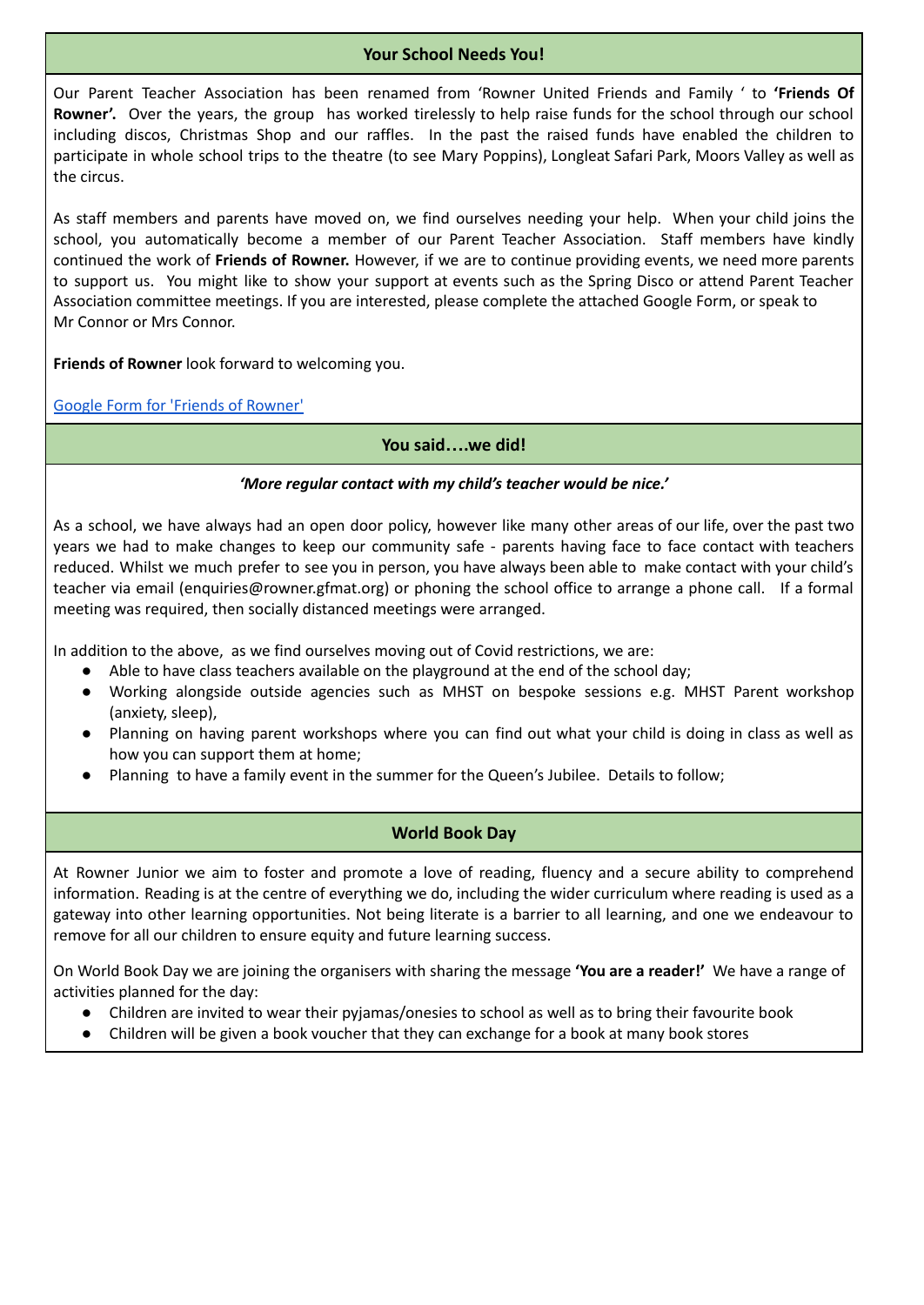# **End of school routines**

As per the communication at the end of last term, we will be returning to the whole school **finishing school at 15.05**. As the country moves out of Covid restrictions, we have reviewed our own risk assessments. The changes below will commence from after half term - 28 February and we thank you for your support with this. Please note:

- One way systems will still remain in place. This is to help continue the ease of leaving the school site.
- For safeguarding reasons, the gates between Steady Steps and Rowner Junior School as well as the gate that opens onto the alleyway **will remain closed**.

Start of the school day:

- The pedestrian gate on Tichborne Way will continue to open at 08.40.
- Children will be able to enter the school site between 08.40 09.00.
- All children should be in school and settled in class by 09.00.
- Gates will close at 09.00.
- Adults from each year group will continue to have a presence on the playground by the doors, and be available, should you wish to speak to them.

End of the school day:

- The whole school will finish the school day at 15.05. **There will no longer be a staggered end to the school day.**
- Children are to be collected from their classroom or walk home as per your current schedule
- Teachers will be available to speak to on the playground and/or by year group entrances.

| <b>March Dates</b>                |                                                                                                                                                                                                              |          |                                                                                                                                                                                                                                                                         |  |
|-----------------------------------|--------------------------------------------------------------------------------------------------------------------------------------------------------------------------------------------------------------|----------|-------------------------------------------------------------------------------------------------------------------------------------------------------------------------------------------------------------------------------------------------------------------------|--|
| <b>Ongoing dates:</b>             |                                                                                                                                                                                                              |          |                                                                                                                                                                                                                                                                         |  |
| Monday                            | Y5 PE Day - Pupils to wear PE kit to school<br>Y6 PE Day - Pupils to wear PE kit to school<br>Art club 15.10 - 16.00<br>First aid club 15.10 - 16.00<br>Premier Sports football club (Y5/6) 15.10 -<br>16.10 | Thursday | Y3 PE Day - Pupils to wear PE kit to school<br>Y4 PE Day - Pupils to wear PE kit to school<br>Y6 PE Day - Pupils to wear PE kit to school<br>Coding club 15.10 - 16.10<br>Gardening club (alternate) 15.10 - 15.45<br>Premier sports football club (Y3/4) 15.10 - 16.10 |  |
| <b>Tuesday</b>                    | Y5 PE Day - Pupils to wear PE kit to school<br>Lego league 15.10 - 16.10<br>Film club 15.10 - 16.10                                                                                                          | Friday   | Y4 PE Day - Pupils to wear PE kit to school<br>Manga club (alternate weeks Y5/6) 15.10 - 16.00                                                                                                                                                                          |  |
| Wednesday                         | Y3 PE Day - Pupils to wear PE kit to school<br>Dance Live! Rehearsals 15.10 - 16.15                                                                                                                          |          |                                                                                                                                                                                                                                                                         |  |
| Key dates for the Spring term     |                                                                                                                                                                                                              |          |                                                                                                                                                                                                                                                                         |  |
| <b>Date</b>                       | Event                                                                                                                                                                                                        |          |                                                                                                                                                                                                                                                                         |  |
| 28th<br>February                  | <b>Return to school</b>                                                                                                                                                                                      |          |                                                                                                                                                                                                                                                                         |  |
| Thursday<br>3rd March             | World Book Day.<br>Children are invited to wear their pyjamas or onesies into school on this day.                                                                                                            |          |                                                                                                                                                                                                                                                                         |  |
| Friday 4th<br><b>March</b>        | Spring Term reports emailed to parents.<br>These will be discussed with you in more detail at your child's Parent-Teacher meetings.                                                                          |          |                                                                                                                                                                                                                                                                         |  |
| <b>Monday 7th</b><br><b>March</b> | Year 6 Parent-Teacher meetings (online)                                                                                                                                                                      |          |                                                                                                                                                                                                                                                                         |  |